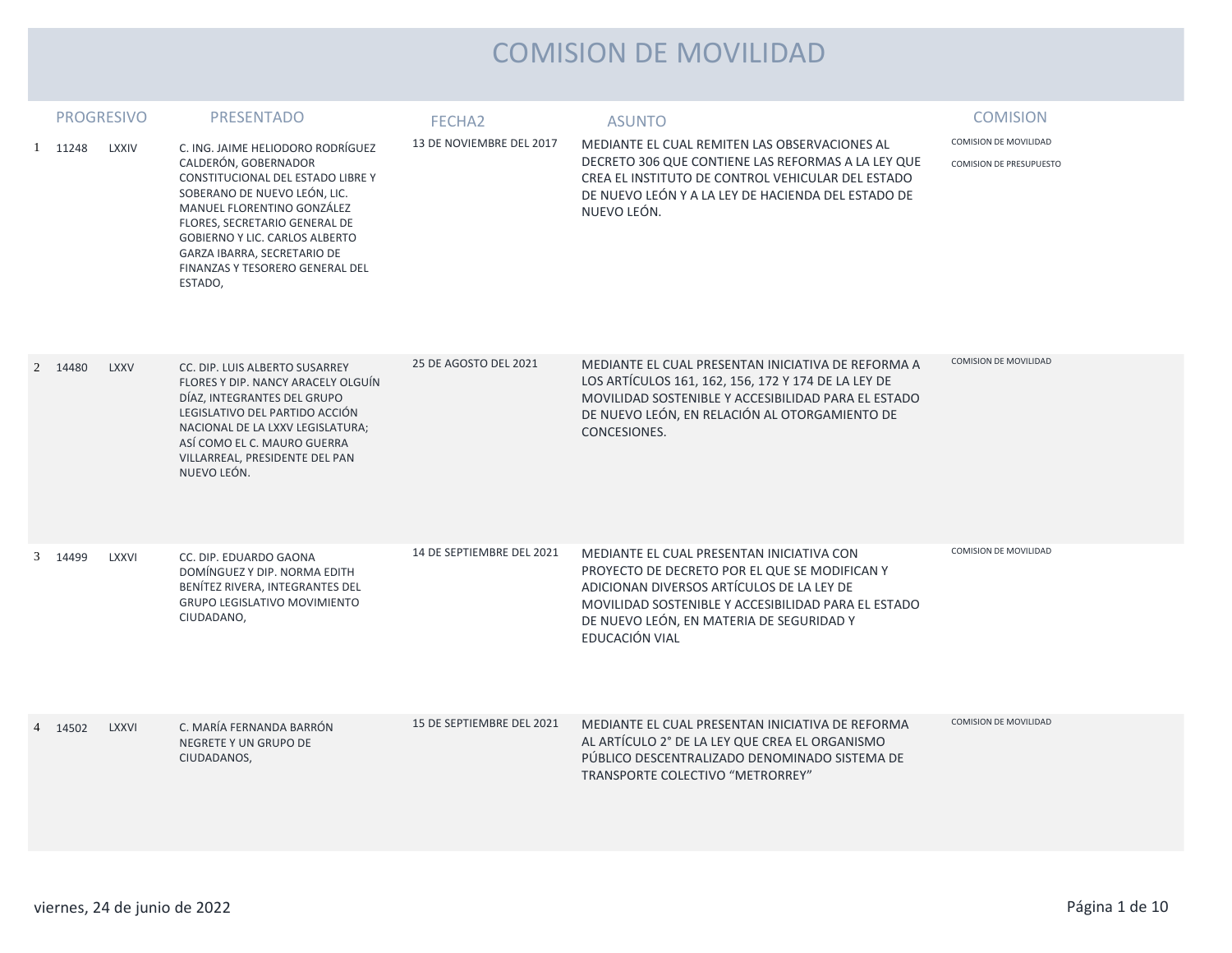|         | <b>PROGRESIVO</b> | <b>PRESENTADO</b>                                                                                                                                                                                                                                                                                                        | FECHA <sub>2</sub>                               | <b>ASUNTO</b>                                                                                                                                                                                                                                                                                                                                                                                                                                                                                                                                                                                                                                                                                                                                                                                                                                                                                                                                                                                                                                                                                                                                          | <b>COMISION</b>                                                     |
|---------|-------------------|--------------------------------------------------------------------------------------------------------------------------------------------------------------------------------------------------------------------------------------------------------------------------------------------------------------------------|--------------------------------------------------|--------------------------------------------------------------------------------------------------------------------------------------------------------------------------------------------------------------------------------------------------------------------------------------------------------------------------------------------------------------------------------------------------------------------------------------------------------------------------------------------------------------------------------------------------------------------------------------------------------------------------------------------------------------------------------------------------------------------------------------------------------------------------------------------------------------------------------------------------------------------------------------------------------------------------------------------------------------------------------------------------------------------------------------------------------------------------------------------------------------------------------------------------------|---------------------------------------------------------------------|
| 5 14614 | <b>LXXVI</b>      | C. DIP. BRENDA LIZBETH SÁNCHEZ<br>CASTRO E INTEGRANTES DEL GRUPO<br>LEGISLATIVO MOVIMIENTO<br>CIUDADANO DE LA LXXVI LEGISLATURA,                                                                                                                                                                                         | 27 DE OCTUBRE DEL 2021                           | MEDIANTE EL CUAL PRESENTA INICIATIVA DE REFORMA A<br>DIVERSOS ARTÍCULOS DE LA LEY DE MOVILIDAD<br>SOSTENIBLE Y ACCESIBILIDAD PARA EL ESTADO, EN<br>RELACIÓN A LA CULTURA DE LA VIALIDAD.                                                                                                                                                                                                                                                                                                                                                                                                                                                                                                                                                                                                                                                                                                                                                                                                                                                                                                                                                               | <b>COMISION DE MOVILIDAD</b>                                        |
| 6 14704 | <b>LXXVI</b>      | C. DIP. MARÍA DEL CONSUELO GÁLVEZ<br>CONTRERAS, COORDINADORA DEL<br><b>GRUPO LEGISLATIVO DEL PARTIDO</b><br>NUEVA ALIANZA DE LA LXXVI<br>LEGISLATURA,                                                                                                                                                                    | 22 DE NOVIEMBRE DEL 2021                         | MEDIANTE EL CUAL PRESENTA INICIATIVA DE REFORMA A<br>DIVERSOS ARTÍCULOS DE LA CONSTITUCIÓN POLÍTICA DEL<br>ESTADO LIBRE Y SOBERANO DE NUEVO LEÓN Y A LA LEY<br>QUE REGULA LA EXPEDICIÓN DE LICENCIAS PARA<br>CONDUCIR DEL ESTADO DE NUEVO LEÓN.                                                                                                                                                                                                                                                                                                                                                                                                                                                                                                                                                                                                                                                                                                                                                                                                                                                                                                        | COMISION DE PUNTOS CONSTITUCIONALES<br><b>COMISION DE MOVILIDAD</b> |
| 7 14957 | <b>LXXVI</b>      | C. DIP. ANA ISABEL GONZÁLEZ<br>GONZÁLEZ Y LOS INTEGRANTES DEL<br>GRUPO LEGISLATIVO DEL PARTIDO<br>REVOLUCIONARIO INSTITUCIONAL DE<br>LA LXXVI LEGISLATURA,<br>C. DIP. ANA ISABEL GONZÁLEZ<br>GONZÁLEZ Y LOS INTEGRANTES DEL<br>GRUPO LEGISLATIVO DEL PARTIDO<br>REVOLUCIONARIO INSTITUCIONAL DE<br>LA LXXVI LEGISLATURA, | 07 DE DICIEMBRE DEL 2021<br>28 DE MARZO DEL 2022 | MEDIANTE EL CUAL SOLICITA LA APROBACIÓN DE UN<br>PUNTO DE ACUERDO, A FIN DE QUE SE EXHORTE AL<br>MUNICIPIO DE MONTERREY, NUEVO LEÓN Y A LA<br>SECRETARIA DE SEGURIDAD PÚBLICA Y VIALIDAD DE<br>MONTERREY, A FIN DE QUE DE ACUERDO CON SUS<br>ATRIBUCIONES Y CAPACIDAD PRESUPUESTAL GENERE UN<br>PLAN DE EMERGENCIA DE CONTINGENCIA, REDUCTORES<br>DE VELOCIDAD Y OPERATIVOS PERMANENTES POR FECHAS<br>DECEMBRINAS, QUE PERMITAN SOLUCIONES, CON VÍAS<br>ALTERNAS Y MECANISMOS DE EMERGENCIA PARA EL<br>ADECUADO DESARROLLO DE UN MEJOR MANEJO DE<br>TRÁNSITO EN LA CARRETERA NACIONAL AL SUR DEL<br>MUNICIPIO DE MONTERREY, ASÍ COMO LA INSTALACIÓN<br>DE VIGILANCIA PERMANENTE DE VIALIDAD Y TRÁNSITO<br>DERIVADO DE LOS MÚLTIPLES PERCANCES QUE SE<br>PRESENTAN EN DICHA VIALIDAD.<br>MEDIANTE EL CUAL PRESENTA INFORMACIÓN<br>COMPLEMENTARIA AL PUNTO DE ACUERDO PRESENTADO<br>DE EXHORTO AL MUNICIPIO DE MONTERREY Y A LA<br>SECRETARÍA DE SEGURIDAD PÚBLICA Y VIALIDAD DE<br>MONTERREY A FIN DE QUE GENERE UN PLAN DE<br>EMERGENCIA DE CONTINGENCIA DE REDUCTORES DE<br><b>VELOCIDAD Y OPERATIVOS PERMANENTES POR LAS</b><br>FECHAS VACACIONALES. | COMISION DE MOVILIDAD                                               |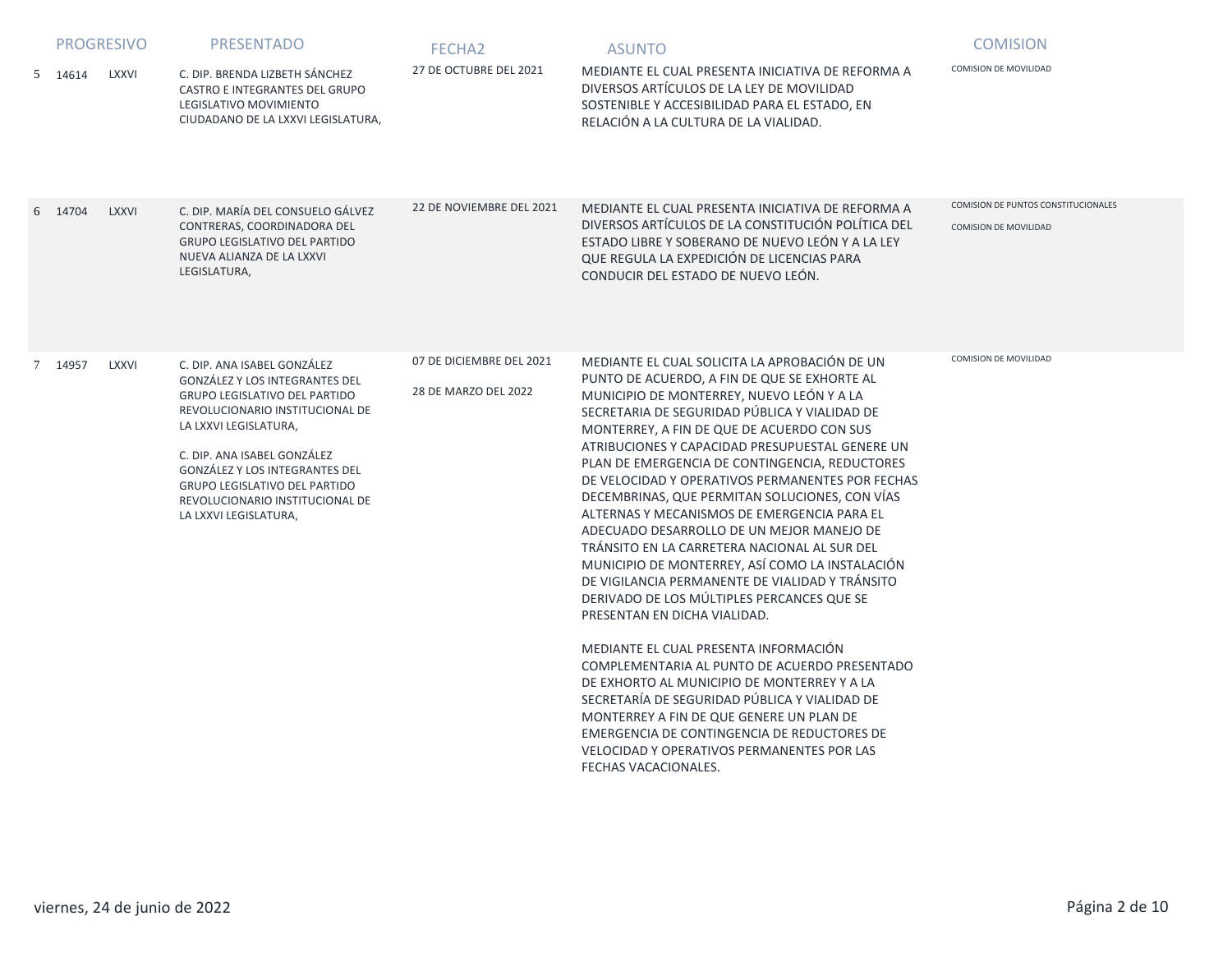|   |          | <b>PROGRESIVO</b> | <b>PRESENTADO</b>                                                                                                                                                                                        | FECHA <sub>2</sub>     | <b>ASUNTO</b>                                                                                                                                                                                                                                                                                           | <b>COMISION</b>                                  |
|---|----------|-------------------|----------------------------------------------------------------------------------------------------------------------------------------------------------------------------------------------------------|------------------------|---------------------------------------------------------------------------------------------------------------------------------------------------------------------------------------------------------------------------------------------------------------------------------------------------------|--------------------------------------------------|
| 8 | 15060    | <b>LXXVI</b>      | C. DIP. JULIO CÉSAR CANTÚ GONZÁLEZ<br>Y LOS INTEGRANTES DEL GRUPO<br>LEGISLATIVO DEL PARTIDO<br>REVOLUCIONARIO INSTITUCIONAL DE<br>LA LXXVI LEGISLATURA                                                  | 14 DE FEBRERO DEL 2022 | MEDIANTE EL CUAL PRESENTAN INICIATIVA DE REFORMA<br>AL PRIMER PÁRRAFO Y ADICIÓN DE UN SEGUNDO PÁRRAFO<br>AL ARTÍCULO 32 DE LA LEY QUE CREA EL INSTITUTO DE<br>CONTROL VEHICULAR DEL ESTADO DE NUEVO LEÓN, EN<br>RELACIÓN A LAS MULTAS Y SANCIONES POR CONDUCIR EN<br>ESTADO DE VOLUNTARIA INTOXICACIÓN. | <b>COMISION DE MOVILIDAD</b>                     |
|   | 9 15064  | LXXVI             | C. DIP. BRENDA LIZBETH SÁNCHEZ<br>CASTRO Y LOS INTEGRANTES DEL<br><b>GRUPO LEGISLATIVO MOVIMIENTO</b><br>CIUDADANO DE LA LXXVI LEGISLATURA,                                                              | 14 DE FEBRERO DEL 2022 | MEDIANTE EL CUAL PRESENTAN INICIATIVA DE REFORMA<br>POR MODIFICACIÓN DE LOS ARTÍCULOS 77 Y 82 DE LA LEY<br>DE MOVILIDAD SOSTENIBLE Y ACCESIBILIDAD PARA EL<br>ESTADO LIBRE Y SOBERANO DE NUEVO LEÓN Y POR<br>MODIFICACIÓN AL ARTÍCULO 276 DE LA LEY DE HACIENDA<br>DEL ESTADO DE NUEVO LEÓN.            | COMISION DE MOVILIDAD<br>COMISION DE PRESUPUESTO |
|   | 10 15065 | <b>LXXVI</b>      | DIP. LUIS ALBERTO SUSARREY FLORES.<br>GILBERTO DE JESÚS GÓMEZ REYES Y<br>ADRIANA PAOLA CORONADO RAMÍREZ,<br>INTEGRANTES DEL GRUPO LEGISLATIVO<br>DEL PARTIDO ACCIÓN NACIONAL DE LA<br>LXXVI LEGISLATURA, | 14 DE FEBRERO DEL 2022 | MEDIANTE EL CUAL PRESENTAN INICIATIVA DE REFORMA<br>AL ARTÍCULO 106 Y POR ADICIÓN DEL ARTÍCULO VIGÉSIMO<br>TRANSITORIO DE LA LEY DE MOVILIDAD SOSTENIBLE Y<br>ACCESIBILIDAD PARA EL ESTADO DE NUEVO LEÓN.                                                                                               | <b>COMISION DE MOVILIDAD</b>                     |
|   | 11 15075 | <b>LXXVI</b>      | C. DIP. CARLOS ALBERTO DE LA FUENTE<br><b>FLORES Y LOS INTEGRANTES DEL</b><br><b>GRUPO LEGISLATIVO DEL PARTIDO</b><br>ACCIÓN NACIONAL DE LA LXXVI<br>LEGISLATURA,                                        | 16 DE FEBRERO DEL 2022 | MEDIANTE EL CUAL PRESENTAN INICIATIVA DE REFORMA A<br>DIVERSOS ARTÍCULOS DE LA LEY DE MOVILIDAD<br>SOSTENIBLE Y ACCESIBILIDAD PARA EL ESTADO DE NUEVO<br>LEÓN, A FIN DE ESTABLECER SANCIÓN PARA QUIENES<br>ALTEREN O MODIFIQUEN LAS VÍAS PÚBLICAS DE<br>COMPETENCIA ESTATAL O MUNICIPAL.                | <b>COMISION DE MOVILIDAD</b>                     |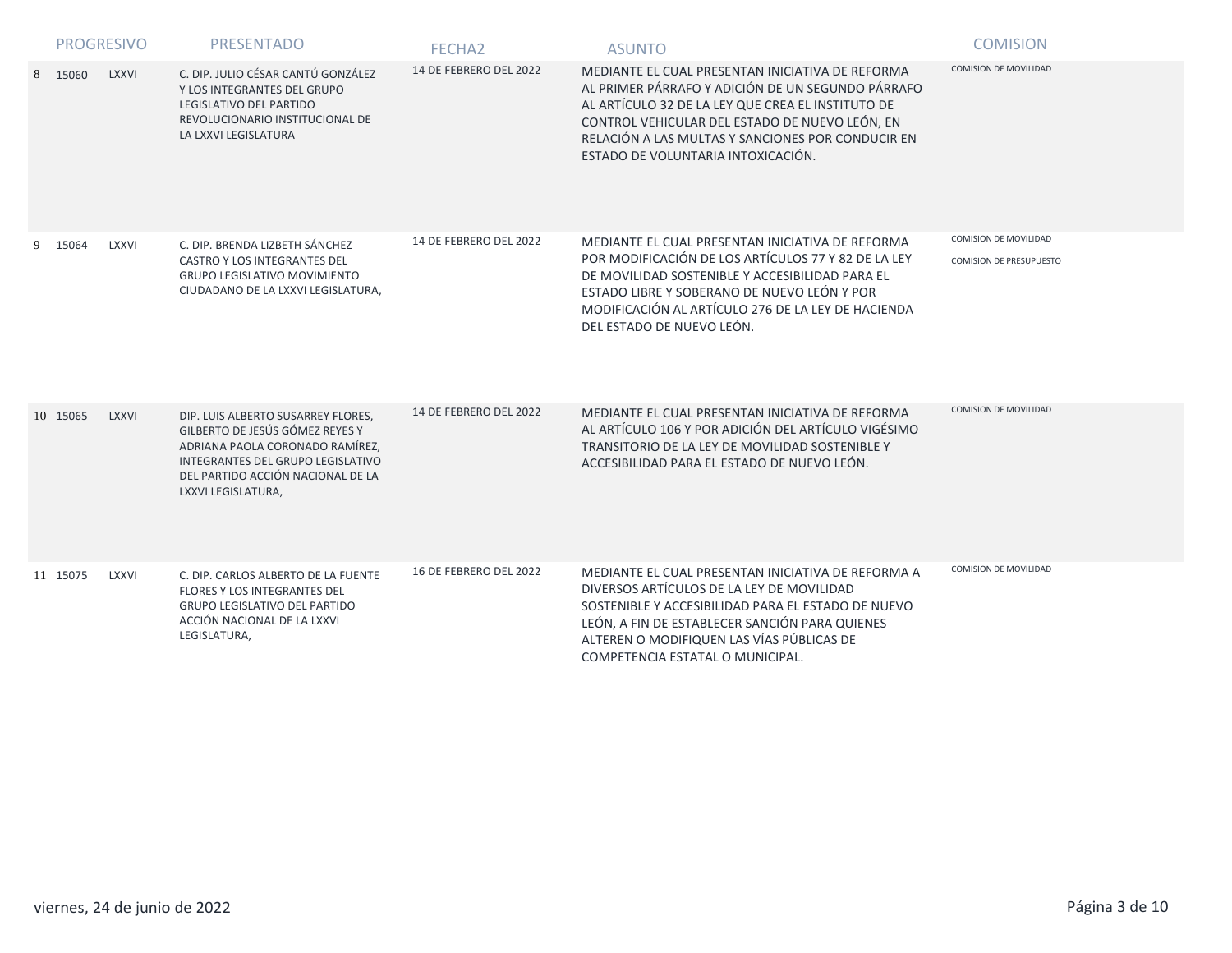| <b>PROGRESIVO</b> |              | <b>PRESENTADO</b>                                                                                                                                   | FECHA <sub>2</sub>          | <b>ASUNTO</b>                                                                                                                                                                                                                                                                                                                                                                                                         | <b>COMISION</b>                                               |
|-------------------|--------------|-----------------------------------------------------------------------------------------------------------------------------------------------------|-----------------------------|-----------------------------------------------------------------------------------------------------------------------------------------------------------------------------------------------------------------------------------------------------------------------------------------------------------------------------------------------------------------------------------------------------------------------|---------------------------------------------------------------|
| 12 15106          | <b>LXXVI</b> | C. DIP. RAÚL LOZANO CABALLERO,<br><b>COORDINADOR DEL GRUPO</b><br>LEGISLATIVO DEL PARTIDO VERDE<br>ECOLOGISTA DE MÉXICO DE LA LXXVI<br>LEGISLATURA, | 28 DE FEBRERO DEL 2022      | MEDIANTE EL CUAL PRESENTA INICIATIVA DE REFORMA A<br>DIVERSAS DISPOSICIONES DE LA LEY DE MOVILIDAD<br>SOSTENIBLE Y ACCESIBILIDAD PARA EL ESTADO DE NUEVO<br>LEÓN Y A LA LEY DE ASENTAMIENTOS HUMANOS,<br>ORDENAMIENTO TERRITORIAL Y DESARROLLO URBANO<br>PARA EL ESTADO DE NUEVO LEÓN, CON EL PROPÓSITO DE<br>IMPULSAR EL FOMENTO EN EL USO DE LA BICICLETA COMO<br><b>MEDIO DE TRANSPORTE.</b>                       | COMISION DE DESARROLLO URBANO<br><b>COMISION DE MOVILIDAD</b> |
| 13 15111          | <b>LXXVI</b> | C. JOSÉ RAMÓN LÓPEZ VALDEZ.                                                                                                                         | 01 DE MARZO DEL 2022        | MEDIANTE EL CUAL PRESENTA INICIATIVA DE REFORMA A<br>DIVERSOS ARTÍCULOS DE LA LEY DE MOVILIDAD<br>SOSTENIBLE Y ACCESIBILIDAD DEL ESTADO DE NUEVO LEÓN.                                                                                                                                                                                                                                                                | COMISION DE MOVILIDAD                                         |
| 14 15202          | <b>LXXVI</b> | CC. MARÍA ELIDA SANDATE TOVAR Y<br><b>GREGORIO RAÚL BOLAÑOS</b><br>RODRÍGUEZ, DEL COLECTIVO<br>CIUDADANOS DESCONOCIDOS,                             | <b>22 DE MARZO DEL 2022</b> | MEDIANTE EL CUAL PRESENTAN INICIATIVA DE REFORMA A<br>LOS ARTÍCULOS142 Y 144 DE LA LEY DE MOVILIDAD Y<br>ACCESIBILIDAD DEL ESTADO DE NUEVO LEÓN, EN<br>RELACIÓN AL SISTEMA ÚNICO DE PEAJE Y PAGO EN<br>EFECTIVO.                                                                                                                                                                                                      | COMISION DE MOVILIDAD                                         |
| 15 15216          | <b>LXXVI</b> | C. MTRA. ARMIDA SERRATO FLORES,<br>OFICIAL MAYOR DEL H. CONGRESO DEL<br>ESTADO DE NUEVO LEÓN,                                                       | 28 DE MARZO DEL 2022        | MEDIANTE EL CUAL REMITE LA RELACIÓN Y<br>DOCUMENTACIÓN DE LOS ASPIRANTES PARA DESIGNAR A<br>REPRESENTANTES DE COLECTIVOS Y ASOCIACIONES DE<br>ARQUITECTOS E INGENIEROS QUE SE INTEGRARAN A LA<br>JUNTA DE GOBIERNO DEL INSTITUTO DE MOVILIDAD Y<br>ACCESIBILIDAD DE NUEVO LEÓN EN ATENCIÓN A LA<br>CONVOCATORIA EXPEDIDA POR ESTA LEGISLATURA<br>CONTENIDA EN EL ACUERDO NUMERO 91 DE FECHA 23 DE<br>FEBRERO DE 2022. | <b>COMISION DE MOVILIDAD</b>                                  |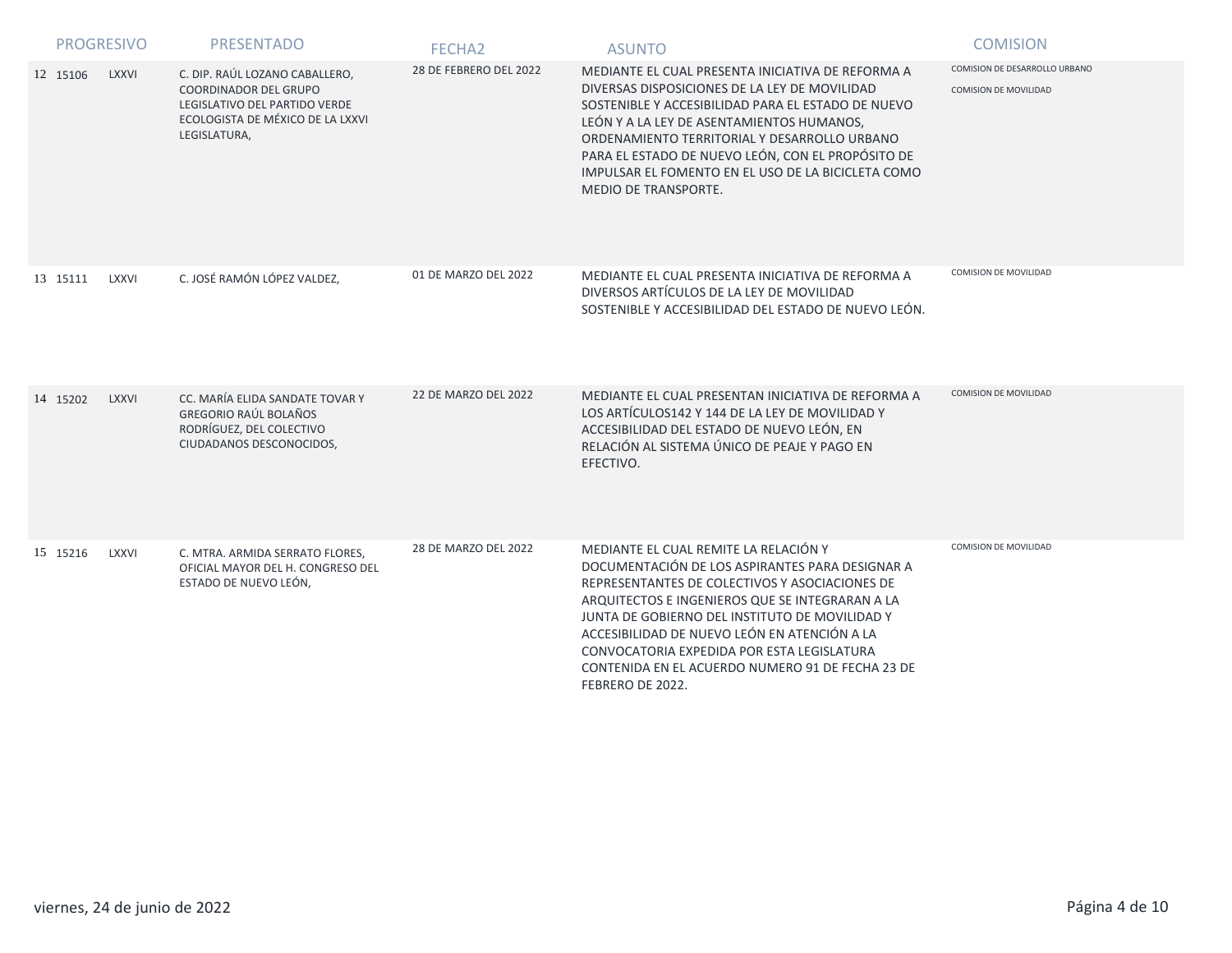|          | <b>PROGRESIVO</b> | <b>PRESENTADO</b>                                                                                                                                           | FECHA <sub>2</sub>   | <b>ASUNTO</b>                                                                                                                                                                                                                                                                                                                                                                                                                                                                                                                                                                                                                                                                                                                                                                                                                                                                                                                                                                                                                                                                                                                                                                                                               | <b>COMISION</b>              |
|----------|-------------------|-------------------------------------------------------------------------------------------------------------------------------------------------------------|----------------------|-----------------------------------------------------------------------------------------------------------------------------------------------------------------------------------------------------------------------------------------------------------------------------------------------------------------------------------------------------------------------------------------------------------------------------------------------------------------------------------------------------------------------------------------------------------------------------------------------------------------------------------------------------------------------------------------------------------------------------------------------------------------------------------------------------------------------------------------------------------------------------------------------------------------------------------------------------------------------------------------------------------------------------------------------------------------------------------------------------------------------------------------------------------------------------------------------------------------------------|------------------------------|
| 16 15226 | <b>LXXVI</b>      | DIP. CARLOS RAFAEL RODRIGUEZ<br>GARZA, INTEGRANTE DEL GRUPO<br>LEGISLATIVO DEL PARTIDO<br>MOVIMIENTO CIUDADANO                                              | 29 DE MARZO DEL 2022 | MEDIANTE EL CUAL SOLICITA LA APROBACION DE UN<br>PUNTO DE ACUERDO PARA QUE SE EXHORTE AL<br>SECRETARIO DE COMUNICACIONES Y TRANSPORTES,<br>INGENIERO JORGE ARGANIS DÍAZ LEAL, PARA QUE EN EL<br>ÁMBITO DE SUS ATRIBUCIONES ANALICE Y EN SU CASO<br>DECRETE LA CADUCIDAD O LA RESCISIÓN DE LA<br>CONCESIÓN CELEBRADA CON CAMINOS Y PUENTES<br>FEDERALES (CAPUFE), DE LA CASETA UBICADA EN EL<br>KILÓMETRO 30.5 EN LA CARRETERA MONTERREY-<br>REYNOSA, EN EL MUNICIPIO DE CADEREYTA JIMÉNEZ,<br>NUEVO LEÓN, ATENDIENDO AL INTERÉS PÚBLICO,<br>PUDIENDO SER REUBICADA SI ASÍ SE DECRETA,<br>RESPETÁNDOSE LOS DERECHOS LABORALES DE QUIENES<br>AHÍ LABORAN. EN CASO CONTRARIO, SE ANALICEN Y EN SU<br>CASO SE MODIFIQUEN LAS TARIFAS, OYENDO<br>PREVIAMENTE A LOS PRESTADORES DEL SERVICIO<br>AFECTADOS, SIN QUE SE COMPROMETA LA COSTEABILIDAD<br>MISMA DE LA CONCESIÓN. ASIMISMO SE EXHORTA A LA<br>DIRECTORA GENERAL DE CAMINOS Y PUENTES FEDERALES,<br>MTRA. ELSA JULITA VEITES ARÉVALO, PARA QUE EN EL<br>ÁMBITO DE SUS ATRIBUCIONES, SE ANALICE Y SE PONGA A<br>CONSIDERACIÓN A TRAVÉS DEL CONSEJO DE<br>ADMINISTRACIÓN, EL ESTABLECIMIENTO DE UNA TARIFA<br>PREFERENCIAL PARA LOS VECINOS DEL MUNICIPIO DE<br>CADEREYTA. | <b>COMISION DE MOVILIDAD</b> |
| 17 15238 | LXXVI             | C. DIP. ROBERTO CARLOS FARÍAS<br><b>GARCÍA Y LOS INTEGRANTES DEL</b><br><b>GRUPO LEGISLATIVO DEL PARTIDO</b><br>ACCIÓN NACIONAL DE LA LXXVI<br>LEGISLATURA, | 04 DE ABRIL DEL 2022 | MEDIANTE EL CUAL PRESENTAN INICIATIVA DE REFORMA A<br>LOS ARTÍCULOS 30 Y 99 DE LA LEY DE MOVILIDAD Y<br>SOSTENIBLE Y ACCESIBILIDAD PARA EL ESTADO DE NUEVO<br>LEÓN, EN RELACIÓN A REGULAR LAS TARIFAS DEL<br>TRANSPORTE DE PASAJEROS UTILIZADO A TRAVÉS DE LAS<br>PLATAFORMAS TECNOLÓGICAS.                                                                                                                                                                                                                                                                                                                                                                                                                                                                                                                                                                                                                                                                                                                                                                                                                                                                                                                                 | <b>COMISION DE MOVILIDAD</b> |
| 18 15247 | <b>LXXVI</b>      | C. ANA BELÉN ELIZONDO YÁÑEZ Y EL C.<br>DIPUTADO LUIS ALBERTO SUSARREY<br>FLORES, INTEGRANTE DEL GRUPO<br>LEGISLATIVO DEL PARTIDO ACCIÓN<br><b>NACIONAL</b>  | 04 DE ABRIL DEL 2022 | MEDIANTE EL CUAL PRESENTA INICIATIVA DE REFORMA EN<br>ADICIÓN DE LA FRACCIÓN XI AL ARTÍCULO 75 DE LA LEY DE<br>MOVILIDAD SOSTENIBLE Y ACCESIBILIDAD PARA EL ESTADO<br>DE NUEVO LEÓN.                                                                                                                                                                                                                                                                                                                                                                                                                                                                                                                                                                                                                                                                                                                                                                                                                                                                                                                                                                                                                                        | COMISION DE MOVILIDAD        |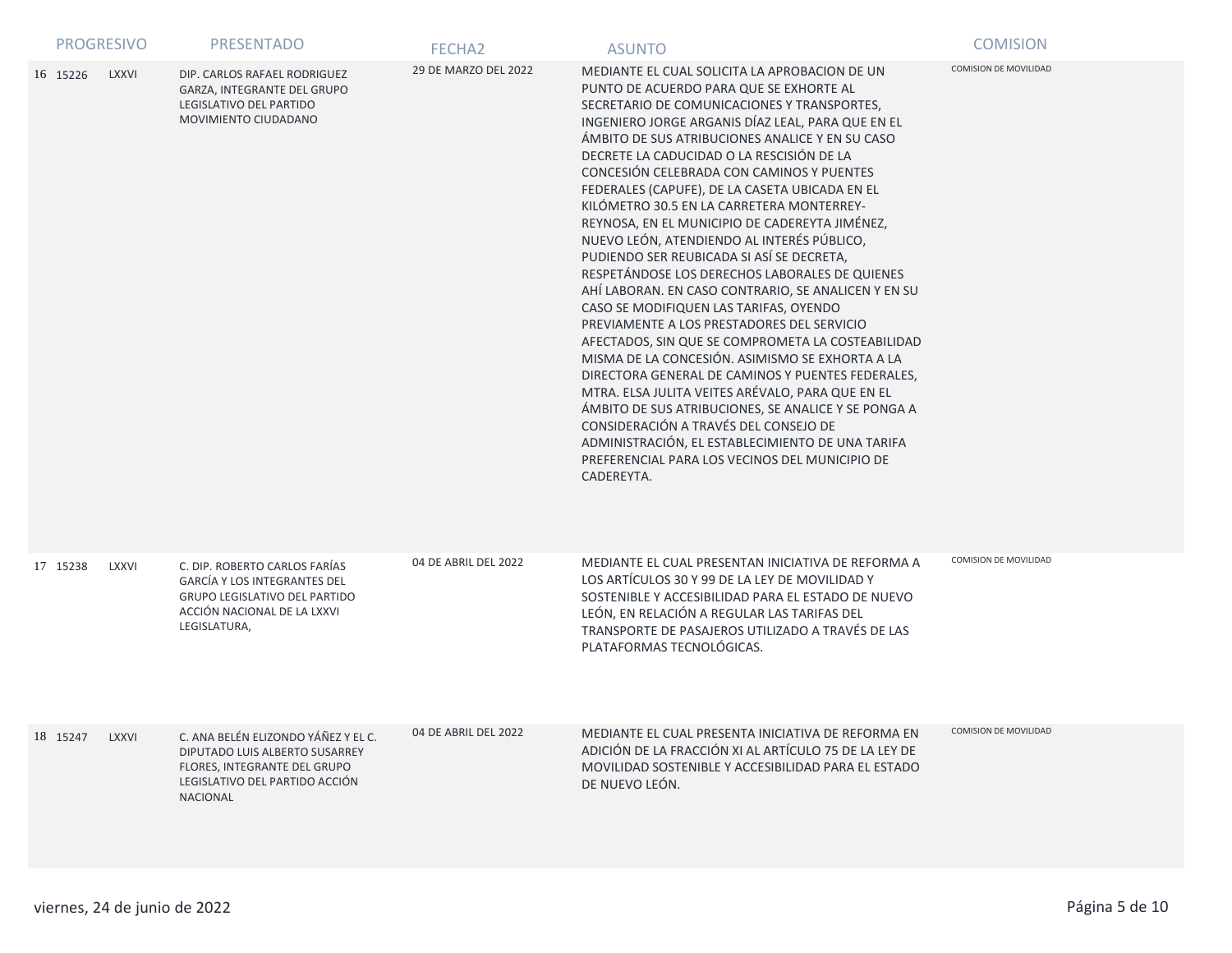|          | <b>PROGRESIVO</b> | <b>PRESENTADO</b>                                                                                                                                                                                                                                                              | FECHA <sub>2</sub>  | <b>ASUNTO</b>                                                                                                                                                                                                                                                                                                                                     | <b>COMISION</b>       |
|----------|-------------------|--------------------------------------------------------------------------------------------------------------------------------------------------------------------------------------------------------------------------------------------------------------------------------|---------------------|---------------------------------------------------------------------------------------------------------------------------------------------------------------------------------------------------------------------------------------------------------------------------------------------------------------------------------------------------|-----------------------|
| 19 15291 | LXXVI             | C. DIP. LORENA DE LA GARZA VENECIA<br>INTEGRANTE DEL GRUPO LEGISLATIVO<br>DEL PARTIDO REVOLUCIONARIO<br>INSTITUCIONAL DE LA LXXVI<br>LEGISLATURA,                                                                                                                              | 02 DE MAYO DEL 2022 | MEDIANTE EL CUAL PRESENTA INICIATIVA DE REFORMA Y<br>POR ADICIÓN DE DIVERSOS ARTÍCULOS DE LA LEY DE<br>MOVILIDAD SOSTENIBLE Y ACCESIBILIDAD DEL ESTADO DE<br>NUEVO LEÓN, RELATIVO AL CARNET DE IDENTIDAD EN LAS<br>UNIDADES DE PLATAFORMA.                                                                                                        | COMISION DE MOVILIDAD |
| 20 15293 | <b>LXXVI</b>      | C. DIP. LUIS ALBERTO SUSARREY<br>FLORES, INTEGRANTE DEL GRUPO<br>LEGISLATIVO DEL PARTIDO ACCIÓN<br>NACIONAL DE LA LXXVI LEGISLATURA;<br>ASÍ COMO LAS CIUDADANAS ASHLEY<br>ADRIANA RODRÍGUEZ, KARINA<br>FERNANDA GUZMÁN, BRENDA TAFICH<br>LANKENAU Y ALEJANDRA SADA<br>MARGAIN, | 02 DE MAYO DEL 2022 | MEDIANTE EL CUAL PRESENTAN INICIATIVA DE REFORMA<br>DE DIVERSOS ARTÍCULOS DE LA LEY DE MOVILIDAD<br>SOSTENIBLE Y ACCESIBILIDAD DEL ESTADO DE NUEVO<br>LEÓN, RELATIVO A QUE EL SERVICIO DE TRANSPORTE<br>GARANTICE QUE LAS MUJERES CLIENTES, PUEDAN RECIBIR<br>EL SERVICIO DE TRANSPORTE ESPECIALIZADO POR PARTE<br>DE CONDUCTORES DEL MISMO SEXO. | COMISION DE MOVILIDAD |
| 21 15310 | LXXVI             | C. DIP. WALDO FERNÁNDEZ GONZÁLEZ,<br>INTEGRANTE DEL GRUPO LEGISLATIVO<br>DEL PARTIDO MOVIMIENTO<br>REGENERACIÓN NACIONAL DE LA LXXVI<br>LEGISLATURA,                                                                                                                           | 02 DE MAYO DEL 2022 | MEDIANTE EL CUAL PRESENTA INICIATIVA DE ADICIÓN DE<br>DIVERSOS ARTÍCULOS DE LA LEY QUE REGULA LA<br>EXPEDICIÓN DE LICENCIAS DEL ESTADO DE NUEVO LEÓN.                                                                                                                                                                                             | COMISION DE MOVILIDAD |
| 22 15322 | <b>LXXVI</b>      | C. DIP. HERIBERTO TREVIÑO CANTÚ Y<br><b>LOS INTEGRANTES DEL GRUPO</b><br>LEGISLATIVO DEL PARTIDO<br>REVOLUCIONARIO INSTITUCIONAL DE<br>LA LXXVI LEGISLATURA                                                                                                                    | 04 DE MAYO DEL 2022 | MEDIANTE EL CUAL PRESENTA INICIATIVA DE REFORMA AL<br>ARTÍCULO 68 DE LA LEY DE MOVILIDAD SOSTENIBLE Y<br>ACCESIBILIDAD PARA EL ESTADO DE NUEVO LEÓN, EN<br>MATERIA DE PRUEBAS ALCOHOLIMETRÍA.                                                                                                                                                     | COMISION DE MOVILIDAD |
| 23 15350 | <b>LXXVI</b>      | C. DIP. GABRIELA GOVEA LÓPEZ Y LOS<br>INTEGRANTES DEL GRUPO LEGISLATIVO<br>DEL PARTIDO REVOLUCIONARIO<br>INSTITUCIONAL DE LA LXXVI<br>LEGISLATURA,                                                                                                                             | 11 DE MAYO DEL 2022 | MEDIANTE EL CUAL PRESENTAN INICIATIVA DE REFORMA A<br>DIVERSOS ARTÍCULOS DE LA LEY QUE REGULA LA<br>EXPEDICIÓN DE LICENCIAS PARA CONDUCIR DEL ESTADO<br>DE NUEVO LEÓN.                                                                                                                                                                            | COMISION DE MOVILIDAD |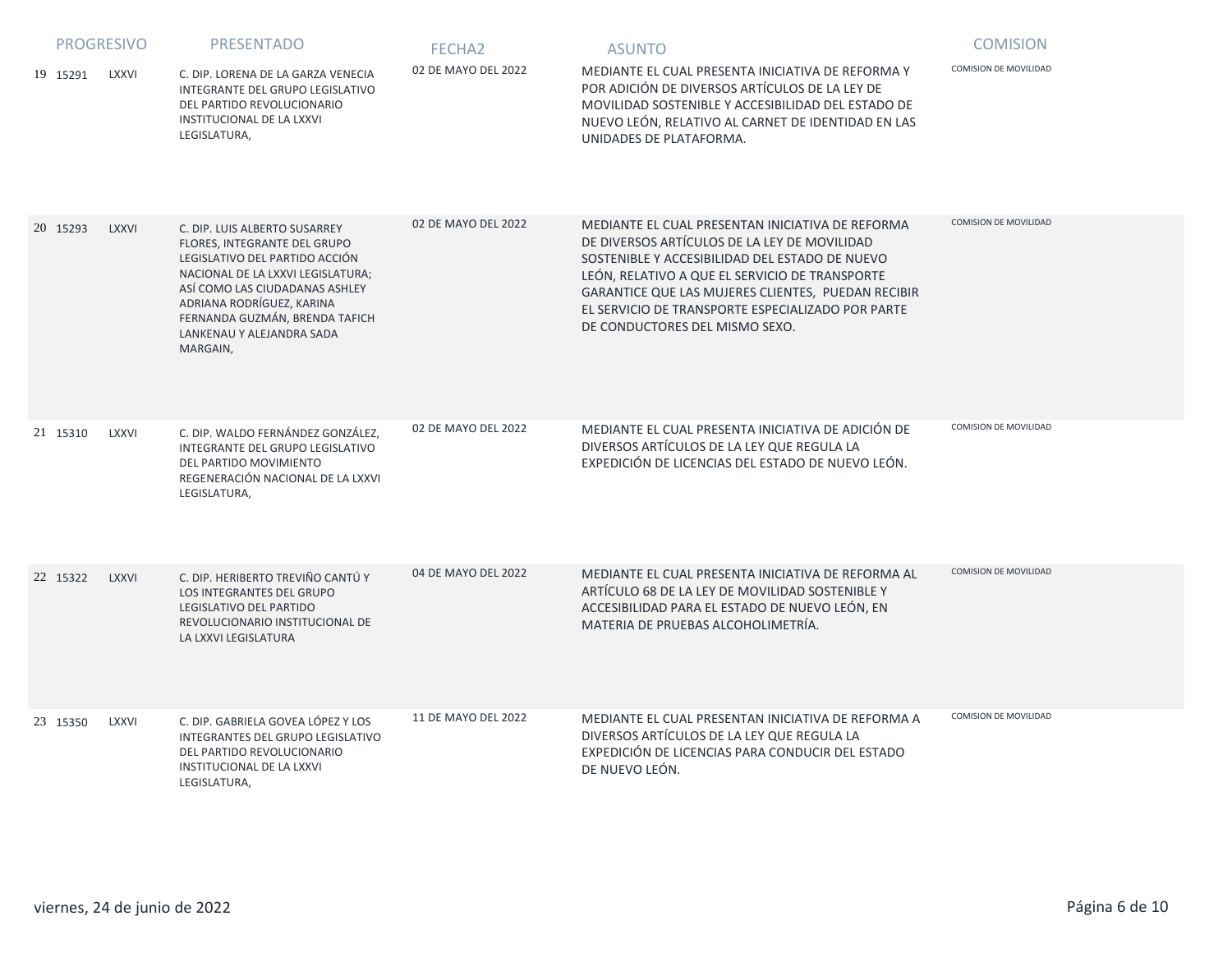|          | <b>PROGRESIVO</b> | PRESENTADO                                                                                                                                                          | FECHA <sub>2</sub>  | <b>ASUNTO</b>                                                                                                                                                                                                                                                                                                                                                                                                                                                                                                                                                                                                                              | <b>COMISION</b>              |
|----------|-------------------|---------------------------------------------------------------------------------------------------------------------------------------------------------------------|---------------------|--------------------------------------------------------------------------------------------------------------------------------------------------------------------------------------------------------------------------------------------------------------------------------------------------------------------------------------------------------------------------------------------------------------------------------------------------------------------------------------------------------------------------------------------------------------------------------------------------------------------------------------------|------------------------------|
| 24 15362 | <b>LXXVI</b>      | C. DIP. ELSA ESCOBEDO VÁZQUEZ Y LOS<br><b>INTEGRANTES DEL GRUPO</b><br>LEGISLATIVO DEL PARTIDO<br>REVOLUCIONARIO INSTITUCIONAL DE<br>LA LXXVI LEGISLATURA,          | 11 DE MAYO DEL 2022 | MEDIANTE EL CUAL SOLICITAN LA APROBACIÓN DE UN<br>PUNTO DE ACUERDO A FIN DE EXHORTAR AL TITULAR DE<br>LA SECRETARÍA DE INFRAESTRUCTURA, COMUNICACIONES<br>Y TRANSPORTES, PARA QUE EN COORDINACIÓN CON LA<br>DIRECCIÓN GENERAL DE SEGURIDAD EN CARRETERAS DE LA<br>GUARDIA NACIONAL, REFUERCEN LAS MEDIDAS E<br>IMPLEMENTEN OPERATIVOS PARA QUE SE DÉ CABAL<br>CUMPLIMIENTO A LA NORMA OFICIAL MEXICANA NOM-<br>087-SCT-2-2017, QUE ESTABLECE LOS TIEMPOS DE<br>CONDUCCIÓN Y PAUSAS PARA LOS CONDUCTORES DE LOS<br>SERVICIOS DE AUTOTRANSPORTE FEDERAL Y EN CASO DE<br>DETECTAR LO CONTRARIO SE APLIQUEN LAS SANCIONES<br>CORRESPONDIENTES. | <b>COMISION DE MOVILIDAD</b> |
| 25 15364 | <b>LXXVI</b>      | C. DIP. JESÚS HOMERO AGUILAR<br>HERNÁNDEZ Y LOS INTEGRANTES DEL<br><b>GRUPO LEGISLATIVO DEL PARTIDO</b><br>REVOLUCIONARIO INSTITUCIONAL DE<br>LA LXXVI LEGISLATURA, | 11 DE MAYO DEL 2022 | MEDIANTE EL CUAL PRESENTAN INICIATIVA POR LA QUE SE<br>ADICIONA UN SEGUNDO PÁRRAFO AL INCISO A) Y UN<br>TERCER PÁRRAFO AL INCISO B), AMBOS DE LA FRACCIÓN<br>IX, DEL ARTÍCULO 3 DE LA LEY DE SEÑALAMIENTOS VIALES<br>PARA EL ESTADO DE NUEVO LEÓN.                                                                                                                                                                                                                                                                                                                                                                                         | <b>COMISION DE MOVILIDAD</b> |
| 26 15373 | <b>LXXVI</b>      | C. DIP. HERIBERTO TREVIÑO CANTÚ Y<br>LOS INTEGRANTES DEL GRUPO<br>LEGISLATIVO DEL PARTIDO<br>REVOLUCIONARIO INSTITUCIONAL DE<br>LA LXXVI LEGISLATURA,               | 11 DE MAYO DEL 2022 | MEDIANTE EL CUAL PRESENTAN INICIATIVA DE REFORMA<br>AL ARTÍCULO 16 DE LA LEY QUE CREA EL ORGANISMO<br>PÚBLICO DESCENTRALIZADO DENOMINADO "RED ESTATAL<br>DE AUTOPISTAS DE NUEVO LEÓN".                                                                                                                                                                                                                                                                                                                                                                                                                                                     | <b>COMISION DE MOVILIDAD</b> |
| 27 15377 | <b>LXXVI</b>      | C. DIP. LORENA DE LA GARZA VENECIA<br>Y LOS INTEGRANTES DEL GRUPO<br>LEGISLATIVO DEL PARTIDO<br>REVOLUCIONARIO INSTITUCIONAL DE<br>LA LXXVI LEGISLATURA             | 11 DE MAYO DEL 2022 | MEDIANTE EL CUAL PRESENTAN INICIATIVA DE REFORMA A<br>DIVERSAS DISPOSICIONES DE LA LEY QUE CREA EL<br>INSTITUTO DE CONTROL VEHICULAR DEL ESTADO DE<br>NUEVO LEÓN.                                                                                                                                                                                                                                                                                                                                                                                                                                                                          | <b>COMISION DE MOVILIDAD</b> |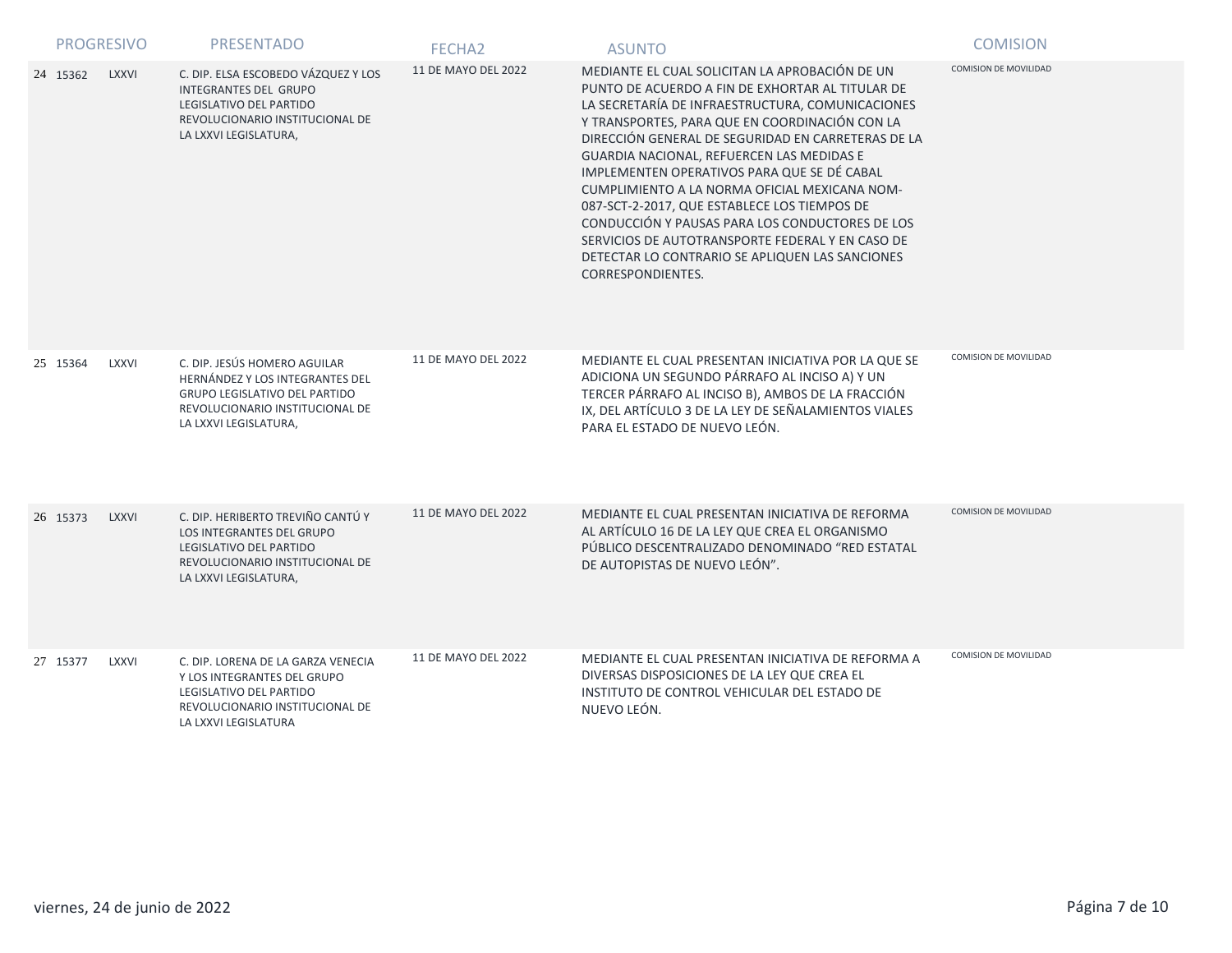|          | <b>PROGRESIVO</b> | <b>PRESENTADO</b>                                                                                                                           | FECHA <sub>2</sub>  | <b>ASUNTO</b>                                                                                                                                                                                                                                                                                                                                                                                                                                                                                                                                                       | <b>COMISION</b>              |
|----------|-------------------|---------------------------------------------------------------------------------------------------------------------------------------------|---------------------|---------------------------------------------------------------------------------------------------------------------------------------------------------------------------------------------------------------------------------------------------------------------------------------------------------------------------------------------------------------------------------------------------------------------------------------------------------------------------------------------------------------------------------------------------------------------|------------------------------|
| 28 15391 | <b>LXXVI</b>      | DIP. ANYLU BENDICION HERNANDEZ<br>SEPULVEDA, COORDINADORA DEL<br><b>GRUPO LEGISLATIVO DEL PARTIDO DEL</b><br><b>TRABAJO</b>                 | 18 DE MAYO DEL 2022 | MEDIANTE EL CUAL SOLICITA RESPETUOSA PERO<br>URGENTEMENTE A LA C. MARTHA CATALINA CANTÚ<br>CANALES, DIRECTORA GENERAL DEL ORGANISMO PÚBLICO<br>DESCENTRALIZADO SISTEMA DE CAMINOS DE NUEVO LEÓN<br>Y AL C. JUAN JOSÉ VARGAS ROSALES, PRESIDENTE<br>MUNICIPAL DE DR. ARROYO, ADMINISTRACIÓN 2021-2024,<br>SE COORDINEN PARA LLEVAR A CABO LAS OBRAS DE<br>REHABILITACIÓN DE LA CARRETERA INTERNA EL SALERO-<br>SANDIA, CON EL FIN DE FACILITAR LA MOVILIDAD DE LOS<br>HABITANTES DE LAS COMUNIDADES QUE ATRAVIESA Y EL<br>DESARROLLO DE LAS ACTIVIDADES PRODUCTIVAS. | COMISION DE MOVILIDAD        |
| 29 15397 | LXXVI             | C. DIP. BRENDA LIZBETH SÁNCHEZ<br>CASTRO Y LOS INTEGRANTES DEL<br><b>GRUPO LEGISLATIVO MOVIMIENTO</b><br>CIUDADANO DE LA LXXVI LEGISLATURA, | 25 DE MAYO DEL 2022 | MEDIANTE EL CUAL PRESENTA INICIATIVA DE LEY DE<br>MOVILIDAD Y SEGURIDAD VIAL PARA EL ESTADO LIBRE Y<br>SOBERANO DE NUEVO LEÓN, LA CUAL CONSTA DE 78<br>ARTÍCULOS Y 6 ARTÍCULOS TRANSITORIOS.                                                                                                                                                                                                                                                                                                                                                                        | COMISION DE MOVILIDAD        |
| 30 15413 | <b>LXXVI</b>      | <b>GRUPO LEGISLATIVO MOVIMIENTO</b><br>CIUDADANO DE LA LXXVI LEGISLATURA,                                                                   | 31 DE MAYO DEL 2022 | MEDIANTE EL CUAL PRESENTAN INICIATIVA POR LA QUE SE<br>REFORMAN Y ADICIONAN DIVERSAS DISPOSICIONES A LA<br>LEY DE MOVILIDAD SOSTENIBLE Y ACCESIBILIDAD PARA EL<br>ESTADO DE NUEVO LEÓN, CON LA FINALIDAD DE<br>GARANTIZAR ASIENTOS RESERVADOS PARA EL USO<br>EXCLUSIVO DE MUJERES EN EL SERVICIO TRADICIONAL DE<br>TRANSPORTE (SETRA) DENOMINADOS "ASIENTOS ROSAS".                                                                                                                                                                                                 | <b>COMISION DE MOVILIDAD</b> |
| 31 15415 | <b>LXXVI</b>      | DIVERSOS CIUDADANOS DEL<br>MUNICIPIO DE SAN PEDRO GARZA<br>GARCÍA,                                                                          | 31 DE MAYO DEL 2022 | MEDIANTE EL CUAL SOLICITAN QUE ESTE CONGRESO<br>INTERVENGA PARA LLEVAR A CABO UNA REVISIÓN<br>EXTRAORDINARIA DEL PROYECTO DENOMINADO VÍA LIBRE,<br>QUE, CON FUNDAMENTO EN EL ESTUDIO<br>CORRESPONDIENTE, PRESUNTAMENTE DESVIRTÚA LA<br>EJECUCIÓN INDEBIDA DE DICHO PROYECTO.                                                                                                                                                                                                                                                                                        | COMISION DE MOVILIDAD        |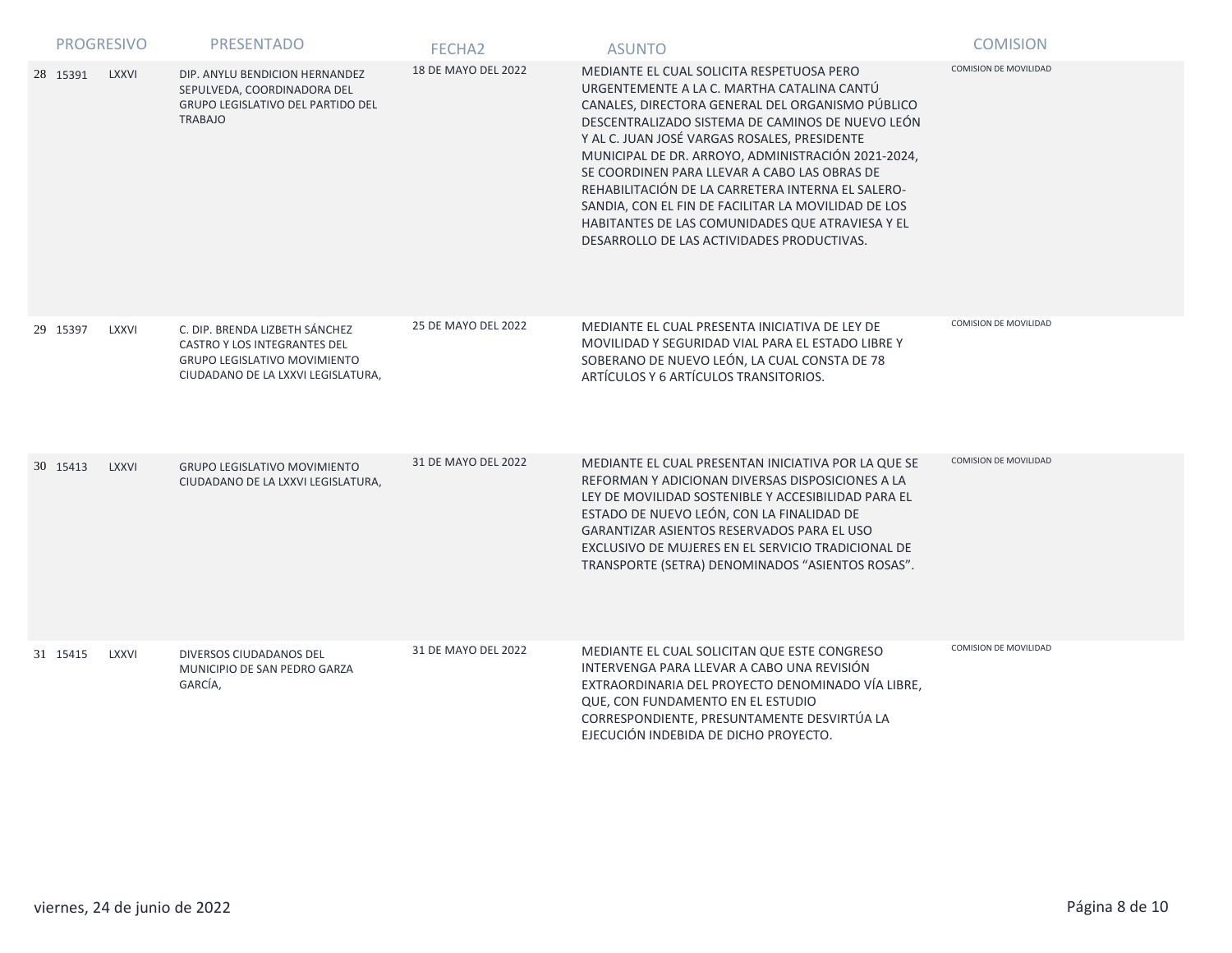|          | <b>PROGRESIVO</b> | <b>PRESENTADO</b>                                                                                                                                                 | FECHA <sub>2</sub>          | <b>ASUNTO</b>                                                                                                                                                                                                                                                                                                                                                                                                                                                                                                                                                                                                                                                                                                                                                                                                                                                                                        | <b>COMISION</b>              |
|----------|-------------------|-------------------------------------------------------------------------------------------------------------------------------------------------------------------|-----------------------------|------------------------------------------------------------------------------------------------------------------------------------------------------------------------------------------------------------------------------------------------------------------------------------------------------------------------------------------------------------------------------------------------------------------------------------------------------------------------------------------------------------------------------------------------------------------------------------------------------------------------------------------------------------------------------------------------------------------------------------------------------------------------------------------------------------------------------------------------------------------------------------------------------|------------------------------|
| 32 15440 | <b>LXXVI</b>      | C. DIP. JESSICA ELODIA MARTÍNEZ<br>MARTÍNEZ, COORDINADOR DEL GRUPO<br>LEGISLATIVO DEL PARTIDO<br>MOVIMIENTO DE REGENERACIÓN<br>NACIONAL DE LA LXXVI LEGISLATURA,  | <b>15 DE JUNIO DEL 2022</b> | MEDIANTE EL CUAL SOLICITA LA APROBACIÓN DE UN<br>PUNTO DE ACUERDO, A FIN DE EXHORTAR AL<br>GOBERNADOR DEL ESTADO, AL SECRETARIO DE MOVILIDAD<br>Y PLANEACIÓN URBANA, AL DIRECTOR GENERAL DEL<br>INSTITUTO DE MOVILIDAD Y ACCESIBILIDAD DE NUEVO<br>LEÓN Y AL DIRECTOR DEL SISTEMA DE TRANSPORTE<br>COLECTIVO MONTERREY, PARA QUE INFORMEN A ESTA<br>SOBERANÍA, SOBRE CUÁLES FUERON LAS<br>CONSIDERACIONES TÉCNICAS, JURÍDICAS, ECONÓMICAS O<br>DE CUALQUIER OTRA NATURALEZA QUE SE HAYAN<br>TOMADO EN CUENTA PARA AUMENTAR EL COSTO DEL<br>VIAJE DE METRO, AL PASAR EN UNA PRIMERA ETAPA DE<br>4.50 A 5.50 PESOS Y HASTA LLEGAR EN 36 MESES A MÁS DE<br>9 PESOS POR PASAJE; ASÍ COMO CUÁLES FUERON LAS<br>CONSIDERACIONES TÉCNICAS PARA ELIMINAR LA VENTA<br>DEL BOLETO MAGNÉTICO PARA CUATRO VIAJES,<br>CONOCIDO COMO MULTIVIAJE, CUYO COSTO ERA HASTA<br>EL DÍA 1 DE JUNIO DE 2022 DE 16.00 PESOS. | <b>COMISION DE MOVILIDAD</b> |
| 33 15452 | <b>LXXVI</b>      | C. DIP. JESSICA ELODIA MARTÍNEZ<br>MARTÍNEZ, COORDINADORA DEL<br>GRUPO LEGISLATIVO DEL PARTIDO<br>MOVIMIENTO DE REGENERACIÓN<br>NACIONAL DE LA LXXVI LEGISLATURA, | <b>15 DE JUNIO DEL 2022</b> | MEDIANTE EL CUAL SOLICITA LA APROBACIÓN DE UN<br>PUNTO DE ACUERDO, A FIN DE QUE SE ENVÍE UN EXHORTO<br>AL C. DR. SAMUEL ALEJANDRO GARCÍA SEPÚLVEDA,<br>GOBERNADOR CONSTITUCIONAL DEL ESTADO, PARA QUE<br>INFORME A ESTA SOBERANÍA, SOBRE EL ESTADO QUE<br>GUARDA LA REHABILITACIÓN DEL SISTEMA DE TRÁNSITO<br>METROPOLITANO SINTRAM QUE FUE ANUNCIADA EL 21 DE<br>OCTUBRE DEL 2021, Y LOS RECURSOS ECONÓMICOS<br>UTILIZADOS EN DICHO FIDEICOMISO; ASÍ MISMO SE<br>EXHORTE A LOS ALCALDES DEL ÁREA METROPOLITANA DE<br>MONTERREY, PARA QUE CON BASE A SUS FACULTADES<br>REALICEN UNA INSPECCIÓN Y EN SU CASO REHABILITACIÓN<br>DE LOS SEMÁFOROS QUE OPERAN EN SUS VIALIDADES E<br>INFORMEN A ESTA SOBERANÍA, SI LA ADMINISTRACIÓN<br>MUNICIPAL SE ENCARGA DEL MANTENIMIENTO DE LOS<br>SEMÁFOROS O LO HACEN A TRAVÉS DE EMPRESAS<br>EXTERNAS.                                                          | <b>COMISION DE MOVILIDAD</b> |